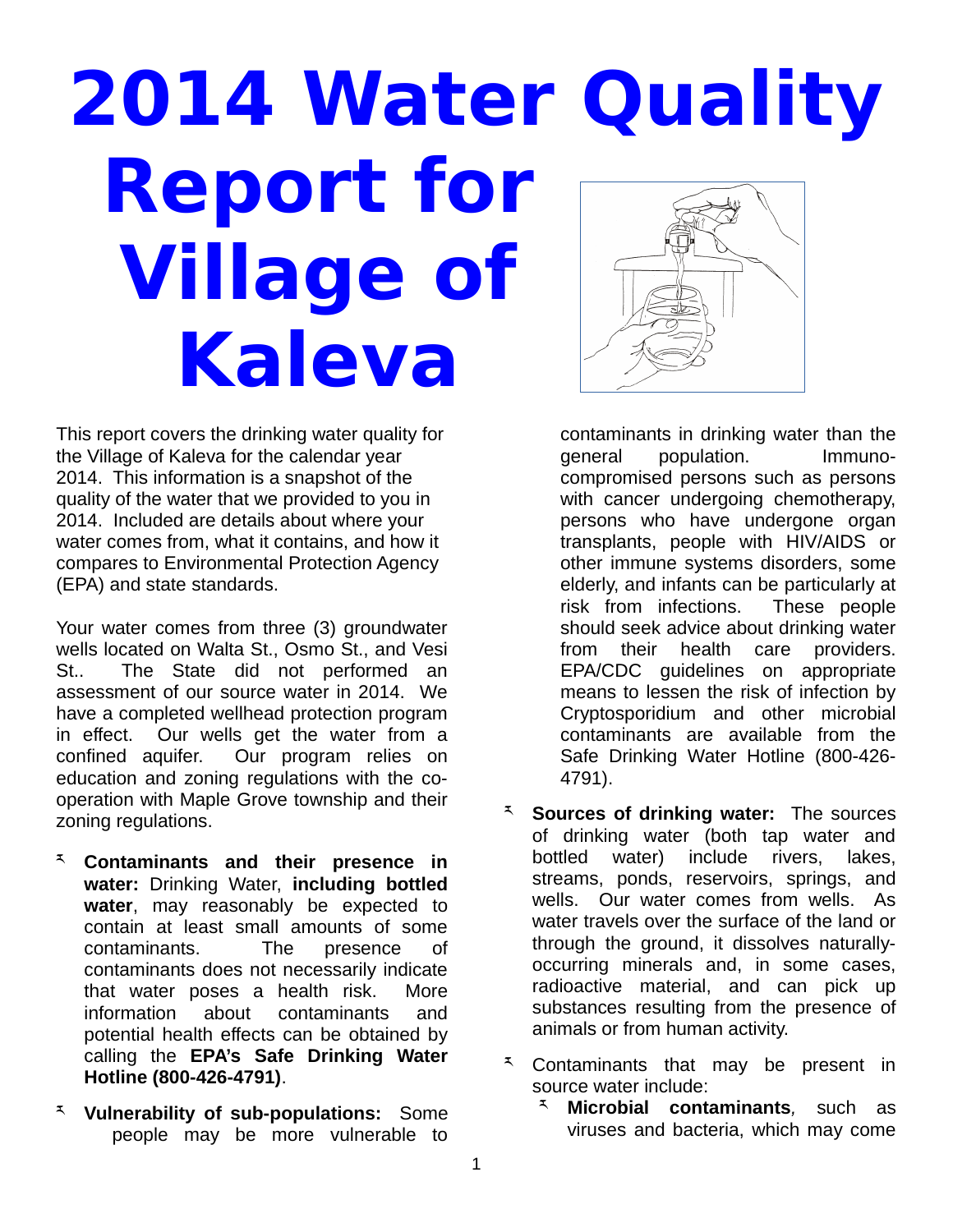from sewage treatment plants, septic<br>systems, aaricultural livestock systems, agricultural operations and wildlife.

- ར **Inorganic contaminants***,* such as salts and metals, which can be naturallyoccurring or result from urban
- ར stormwater runoff, industrial or domestic wastewater discharges, oil and gas production, mining or farming.
	- ར **Pesticides and herbicides***,* which may come from a variety of sources such as agriculture and residential uses.
	- ར **Radioactive contaminants***,* which can be naturally occurring or be the result of oil and gas production and mining activities.
	- ར **Organic chemical contaminants***,* including synthetic and volatile organic chemicals, which are by-products of industrial processes and petroleum production, and can also come from gas stations, urban stormwater runoff, and septic systems.

In order to ensure that tap water is safe to drink, EPA prescribes regulations that limit the amount of certain contaminants in water provided by public water systems Food and Drug Administration regulations establish limits for contaminants in bottled water which provide the same protection for public health.





## Water Quality Data

The table below lists all the drinking water contaminants that we detected during the 2014 calendar year. The presence of these contaminants in the water does not necessarily indicate that the water poses a health risk. Unless otherwise noted, the data presented in this table is from testing done January 1 – December 31, 2014. The State allows us to monitor for certain contaminants less than once per year because the concentrations of these contaminants are not expected to vary significantly from year to year. All of the data is representative of the water quality, but some are more than one year old.

Terms and abbreviations used below:

- 1. Maximum Contaminant Level Goal (MCLG): The level of a contaminant in drinking water below which there is no known or expected risk to health. MCLGs allow for a margin of safety.
- 2. Maximum Contaminant Level (MCL): The highest level of a contaminant that is allowed in drinking water. MCLs are set as close to the MCLGs as feasible using the best available treatment technology.
- 3. Maximum Residual Disinfectant Level (MRDL): The highest level of a disinfectant allowed in drinking water. There is convincing evidence that addition of a disinfectant is necessary for control of microbial contaminants.
- 4. Maximum Residual Disinfectant Level Goal (MRDLG): The level of a drinking water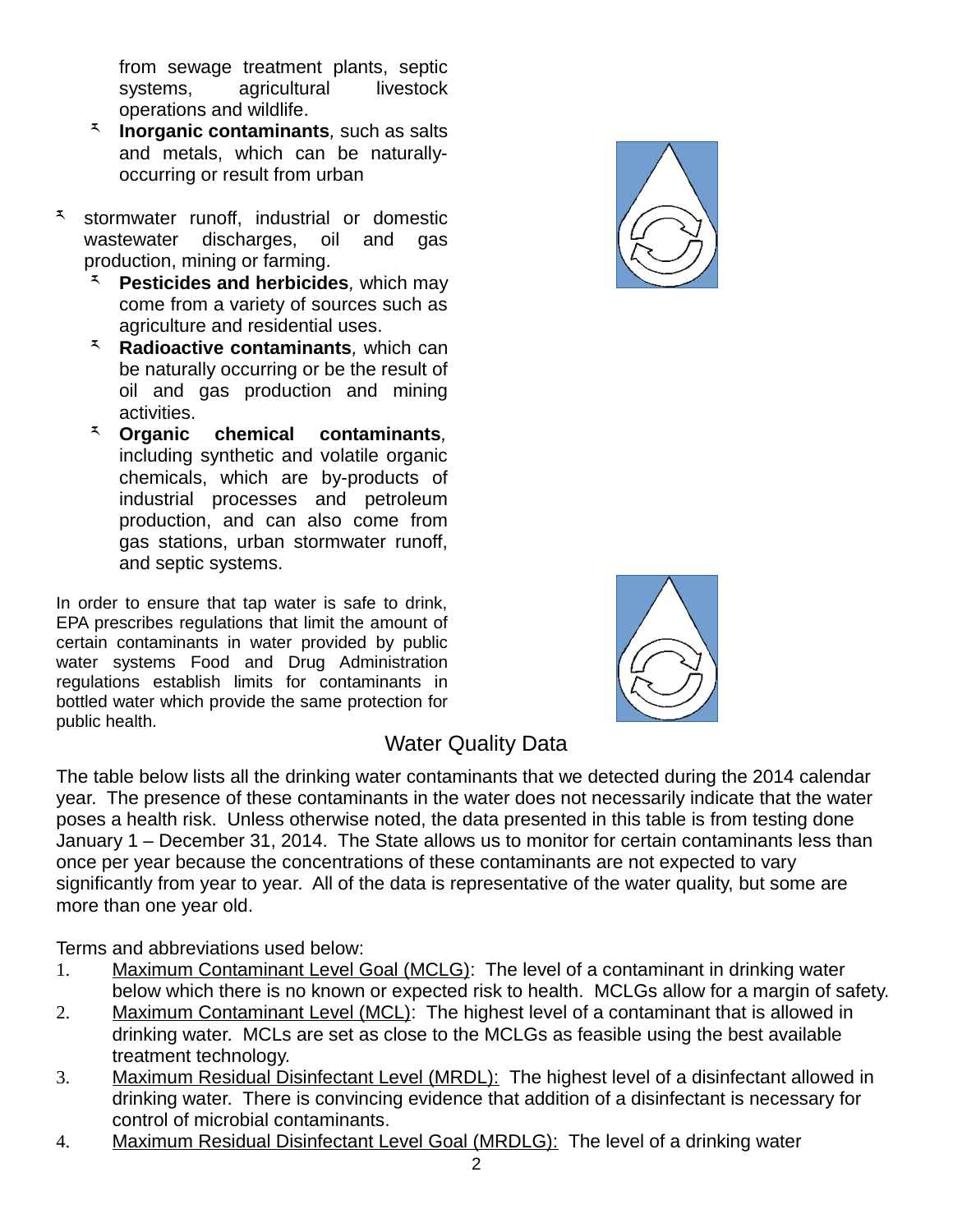disinfectant below which there is no known or expected risk to health. MRDLGs do not reflect the benefits of the use of disinfectants to control microbial contaminants.

- 5.  $N/A$ : Not applicable  $ND$ : not detectable at testing limit ppb: parts per billion or micrograms per liter ppm: parts per million or milligrams per liter pCi/l: picocuries per liter (a measure of radioactivity).
- 6. Action Level: The concentration of a contaminant which, if exceeded, triggers treatment or other requirements that a water system must follow.

| <b>Requlated</b><br><b>Chemical</b><br><b>Contaminants</b> | <b>MCL</b>    | <b>MCLG</b>    | <b>Our Water</b> | Sample Date | Violation<br>Yes / No | <b>Typical Source of Contaminants</b>                        |
|------------------------------------------------------------|---------------|----------------|------------------|-------------|-----------------------|--------------------------------------------------------------|
| Arsenic $(ppb)^1$                                          | 10            | 0              | nd               | 5/7/09      | no                    | Erosion of natural deposits                                  |
| Barium (ppm)                                               | $\mathcal{P}$ | $\mathfrak{p}$ | 0.05             | 5/7/09      | no                    | Discharge of drilling wastes; Erosion of<br>natural deposits |
| Chromium (ppb)                                             | 100           | 100            | nd               | 5/7/09      | no                    | Erosion of natural deposits                                  |
| Fluoride (ppm)                                             | 4             | 4              | 0.2              | 4/08/14     | no                    | Erosion of natural deposits                                  |
| Mercury (mg/L)                                             | .002          | 0              | nd               | 5/7/09      | no                    |                                                              |
|                                                            |               |                |                  |             |                       |                                                              |

## **Samples Collected at the Wellhouse:**

<sup>1</sup> These arsenic values are effective January 23, 2006. Until then, the MCL is 50 ppb and there is no MCLG.

| Radioactive<br><b>Contaminants</b>   | <b>MCL</b> | <b>MCLG</b> | <b>Our Water</b> | Sample Date | <b>Violation</b><br>Yes / No | <b>Typical Source of Contaminants</b> |
|--------------------------------------|------------|-------------|------------------|-------------|------------------------------|---------------------------------------|
| Alpha Emitters<br>(pCi/L)            | 15         |             | .9               | 6/20/13     | no                           | Erosion of natural deposits           |
| Combined radium<br>226 / 228 (pCi/L) | 5          |             | .6               | 11/14/03    | no                           | Erosion of natural deposits           |

| <b>Unregulated</b><br><b>Chemical Contaminants<sup>2</sup></b> | <b>Our Water</b> | Sample Date | <b>Violation</b><br>Yes / No | <b>Typical Source of Contaminants</b> |
|----------------------------------------------------------------|------------------|-------------|------------------------------|---------------------------------------|
| Sodium (ppm)                                                   | 24               | 4/11/14     | N/A                          | Erosion of natural deposits           |
| Sulfate (ppm)                                                  | $<$ 5            | 4/11/14     | N/A                          | Erosion of natural deposits           |

 $^2$ Unregulated contaminants are those for which EPA has not established drinking water standards. Monitoring helps EPA to determine where certain contaminants occur and whether it needs to regulate those contaminants.

## **Samples Collected in the Distribution System:**

| <b>Contaminants</b><br>Subject to an<br><b>Action Level</b> | <b>Action Level, MCL,</b><br>or MRDL | <b>Our Water</b> | Sample Date | Number of<br><b>Samples</b><br>Above AL | <b>Typical Source of</b><br>Contaminants                                                                        |
|-------------------------------------------------------------|--------------------------------------|------------------|-------------|-----------------------------------------|-----------------------------------------------------------------------------------------------------------------|
| Lead (ppb) $3$                                              | $AL = 15$                            | 0.0071           | 8/16/12     | none                                    | Corrosion of household<br>plumbing systems; Erosion of<br>natural deposits                                      |
| Copper (ppm) $3$                                            | $AL = 1.3$                           | 0.80             | 8/17/12     | none                                    | Corrosion of household<br>plumbing systems; Erosion of<br>natural deposits; Leaching<br>from wood preservatives |
| Total<br>Trihalomethanes                                    | $MCL = 80$                           | 0.0011           | 9/17/12     | none                                    | Disinfection byproduct                                                                                          |